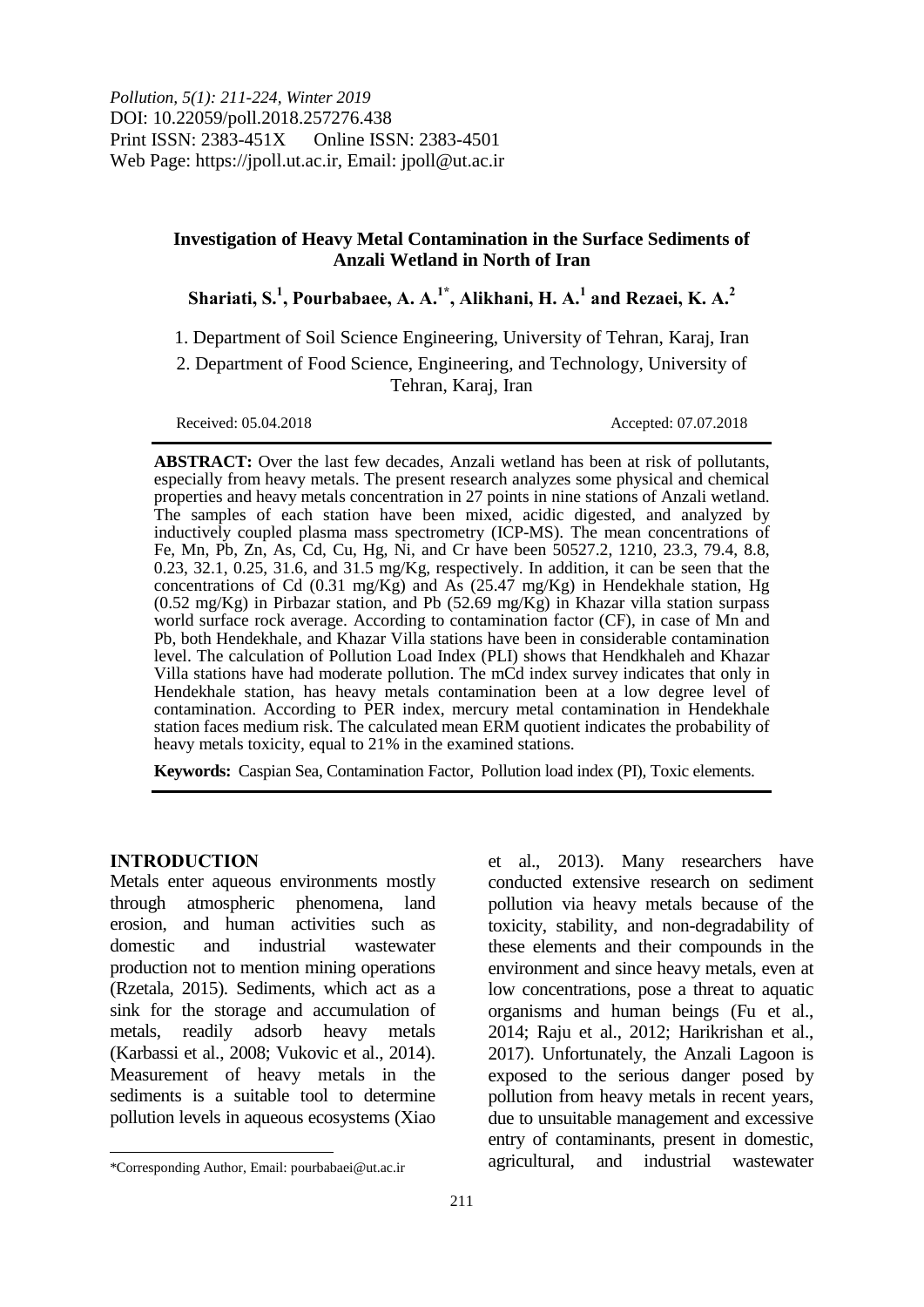discharged into the lagoon (Zamani Harghalani et al., 2014; Ziarati et al., 2015). Khosheghbal et al. (2012) reported that the average concentration of Co, Cr, Cd, As, Cu, Zn, Pb, Ni, Mn, and Fe in the sediments of Anzali wetland was equal to 20.29, 98.72, 0.25, 12.49, 54.58, 109.83, 22.87, 68.22, 1540, and 49000 mg/kg, respectively. Jamshidi & Bostami (2016) reported that concentrations of arsenic, nickel, chromium, and copper in the sediments of the Anzali Lagoon were higher than the Sediment Quality Guidelines (SQGs). Stable and widely spread in aqueous ecosystems, these metals have a strong tendency to accumulate in the tissues of living organisms such as fishes, wetland plants, and birds (Alhashemi et al., 2011, 2012). Because of abovementioned characteristics they may endanger the natural physiological processes of organisms, and may also enter the human food chain through biomagnification (Water Research Commission, 2014; Yilmaz et al., 2018). Results of the research by Salamat et al. (2016) showed that concentration of lead in tissues of pike (*Esox lucius*) in the Pirbazar and Anzali regions exceeded the permissible levels, established by World Health Organization (WHO). Khanipour et al. (2016) stated that accumulation levels of the heavy metals lead and zinc in the edible muscle tissues of Crucian carp (*Carassius auratus*) exceeded the standard permissible limits, set by Food and Drug Administration (FDA) and WHO. Considering Anzali wetland's registration as an international wetland in Ramsar Convention in 1975 along with its significance in different aspects of environment, fishing, and tourism, this study aims at investigating the concentration of heavy metals (iron, zinc, manganese, mercury, copper, arsenic, lead, nickel, cadmium, and chromium) in various parts of Anzali wetland, comparing it with other studies.

# **MATERIALS AND METHODS**

Anzali wetland is located in the southwest

region of Caspian Sea in Guilan Province with an area of about 193  $\text{km}^2$ . It is 24 m below the free water level, being located in the geographical range of 48°45′ to 49°42′ eastern longitude and 36°55′ to 37°32′ northern latitude. Eleven main rivers and 30 sub-rivers flow to the wetland after irrigation of farms and rice fields with runoff waters with 3600 square kilometers catchment area. Regarding the ecological importance of this ecosystem, more than 150 species and more than 1 million birds migrate to Anzali wetland throughout the winter. It is covered with reed bed, playing a key role for fish spawning and growth. In terms of tourism, more than two million people visit the lagoon every year and with regard to the environmental importance of the wetland, it can be said that due to the arrival of a large number of the province's rivers as well as wastewater to the wetland, it plays a vital role for refining the Caspian Sea and the living organisms of these ecosystems (Naderi et al., 2017; Zamani Hargalani et al., 2014, khosheghbal et al., 2013). Sampling containers were rinsed with distilled water, got filled with  $HNO<sub>3</sub>$ 3%, and were allowed to stay still for 24 hours so that all metals would be removed. Sediment samples were taken from 9 stations, with each sample being consisted of three sub-samples, collected from the surrounding of each site (within  $50 \times 50$  m<sup>2</sup>, 1 kg each) (Fig.1). Surface sediments (0– 10-cm) were randomly collected, using stainless steel Van Veen grab.

In order to measure some physicochemical properties of the sediments, the sediment samples were initially air dried and then oven-dried at 105 C° for 8 h to a constant weight. Then, they were ground and passed through a 10-mesh sieve prior to analysis. The samples were baked in a muffle furnace at 550 C for 6 h and organic matter percentage was determined by measuring the weight loss (Jia et al., 2011). Electrical conductivity and pH were also measured in 1:1 water–sediment slurry via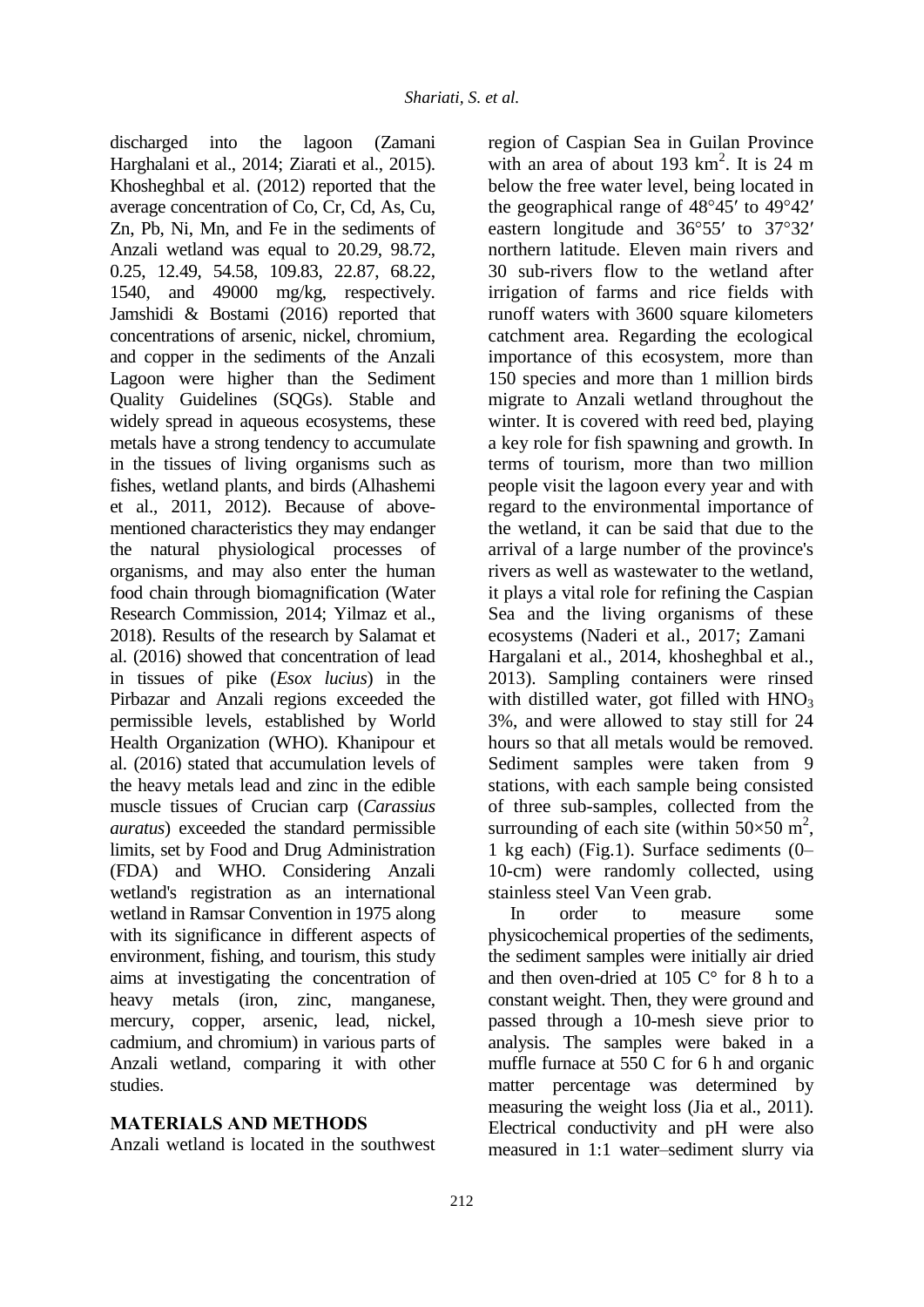EC- (JENWAY 4320) and pH-meter (UNICAM 9455) (Sparks, 1996). Percentage of clay was measured, using traditional hydrometer method (Gee & Bauder, 1986).

In order to measure heavy metals in the sediments (oven-dried and passed through a 10-mesh sieve) (Djordjevic et al., 2012; Pandey & Singh, 2017), acid digestion of sediment was performed. For this purpose, the mixture of HCl and HNO3 with a ratio of 3:1 was added to one gram of the sediment. The samples were then digested in the two-acid mixture at 100°C on a hot plate for three hours. Once cooled down, the digested solution was filtrated and in order to remove contamination, 2 ml of 10% potassium solution was added to the filtered sample. Finally, heavy metal ions were analyzed by using coupled plasma mass spectrometry inductively (SPECTRO ARCOS) (Amini Ranjbar, 1998; Pandey &

Singh 2017). To determine the contamination level of the studied area, Contamination Factor (CF), Pollution Load Index (PLI), Geo-Accumulation Index (Igeo), Potential Ecological Risk (PER) index, and mean ERM quotient index were calculated in accordance with the total concentration of the elements.

**Contamination Factor (CF):** The contamination level of the sediments by heavy metals is described, using the pollution factor index. It is calculated with Formula 1, wherein Cm Sample is the concentration of the element in the sediment sample and Cm background is the average element concentration in the surface rocks, measured by Martin and May Beck (Martin & Meybeck, 1979).

$$
CF = \frac{Cm_{\text{metal}}}{Cm_{\text{background}}}
$$
 (1)



**Fig. 1. Sampling stations in Anzali wetland**

**Table 1. Contamination Factor (CF) and Contamination level (Hakanson 1980)**

| <b>Contamination Level</b> | Grade | <b>Contamination Factor (CF)</b> |
|----------------------------|-------|----------------------------------|
| Low Contamination          |       | CF <sub>1</sub>                  |
| Moderate Contamination     |       | $1 < C$ F $<$ 3                  |
| Considerable Contamination | Ш     | 3 < CF < 6                       |
| Very High Contamination    | IV    | CF > 6                           |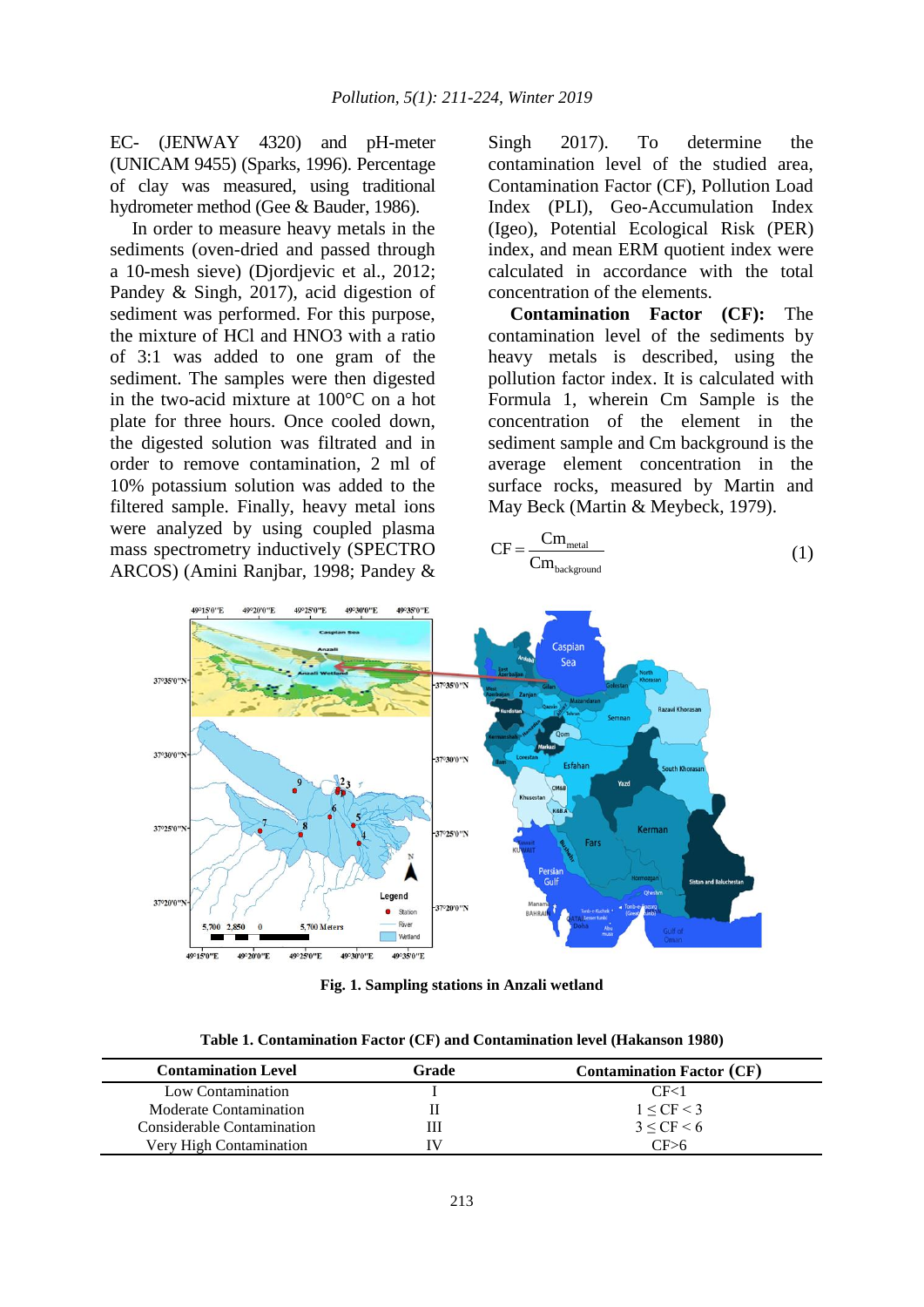**Pollution Load Index (PLI):** This indicator is employed to show the contamination of every region and can show an estimate of the level of metal contamination. It can be calculated, using formula 2.

$$
PLI = (CF_1 \times CF_2 \times CF_3 \times ... CF_n)^{1/n}
$$
 (2)

In which "n" and Cf are the number of measured metals and contamination factor, respectively (Tomlinson et al., 1980). PLI values vary from zero (non-contaminated) to 10 (very contaminated). Typically, values below 1 are suggestive of non-contamination, while those above 1 indicate contamination with heavy metals (Harikumar et al., 2009).

**Contamination Degree Index (**Cd**):** In 1980, Hakanson introduced another index called "Contamination Degree". In 2008, Abraham and Parker modified it to the mCd index based on the following relations:

$$
Cd = \sum_{i=1}^{8} C_f^i
$$
 (3)

where  $C_F$  is a factor of contamination and Cd is the total of  $C_F$ , calculated with Equation 1.

$$
mCd = \frac{\sum_{i=1}^{8} C_f^i}{n}
$$
 (4)

In which  $C_f$  stands for contamination factor and n is the number of analyzed parameters. The mCd allows studying a variety of heavy metals without any limitation.

**Geo-accumulation Index (Igeo):** This index was first introduced by Muller in 1979 (Muller, 1979). It is calculated to measure and determine the contamination of sediments by comparing the current concentrations of an element with its amount prior to industrialization in the sediments. It is defined based on the following formula (5).

$$
Igeo = log2\left[\frac{C_n}{1.5B_n}\right]
$$
 (5)

where Cn is the heavy metal concentration in the sediment sample and Bn, the amount of the metal in the shale (in  $mg/Kg$ ). The constant number of 1.5 was applied to minimize the effect of possible alterations in the field value, related to lithologic changes. Based on the results, obtained from the land accumulation index, seven categories of contamination can be detected, shown in the table below (Harikrishnan et al., 2017).

**Table 2. Hakanson rankings on the basis of sediment CF contamination factor (Hakanson, 1980; Abrahim & Parker 2008)**

| <b>Degree of Contamination</b> | <b>Description</b>                    |
|--------------------------------|---------------------------------------|
| Cd<6                           | Low degree of contamination           |
| 6 < Cd < 12                    | Moderate degree of contamination      |
| 12 < Cd < 24                   | Considerable degree of contamination  |
| Cd > 24                        | The very high degree of contamination |

**Table 3. Classification of sediment according to mCd (Abrahim & Parker 2008, Hafizur et al., 2012)**

| The modified degree of contamination<br>(mCd) | <b>Description</b>                           |
|-----------------------------------------------|----------------------------------------------|
| mCd < 1.5                                     | Zero to the very low degree of contamination |
| 1.5 < mCd < 2                                 | Low degree of contamination                  |
| 2 < mCd < 4                                   | Moderate degree of contamination             |
| $4 < \text{mCd} < 8$                          | High degree of contamination                 |
| 8 < mCd < 16                                  | The very high degree of contamination        |
| $16 \leq mCd \leq 32$                         | The extremely high degree of contamination   |
| mcd > 32                                      | Ultra-high degree of contamination           |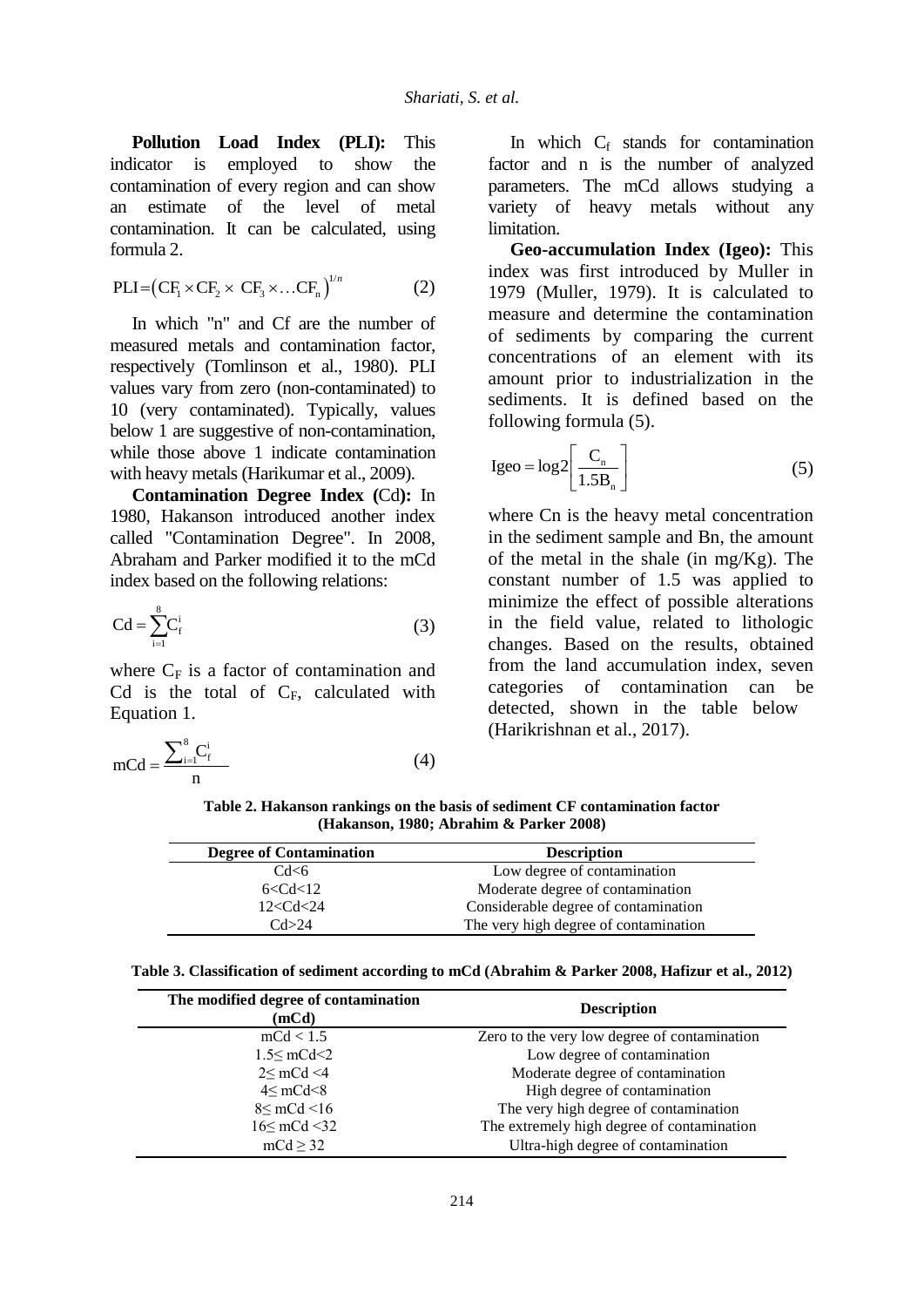| <b>Class</b> | $\mathbf{I}_{\text{geo}}$ value | <b>Sediment Quality</b>                |
|--------------|---------------------------------|----------------------------------------|
|              | <0                              | Unpolluted                             |
|              | $0-1$                           | From unpolluted to moderately polluted |
|              | $1-2$                           | Moderately polluted                    |
|              | $2 - 3$                         | From moderately to strongly polluted   |
|              | $3-4$                           | Strongly polluted                      |
|              | $4 - 5$                         | From strongly to extremely polluted    |
|              | >6                              | Extremely polluted                     |

**Table 4. Mullers classification for geo-accumulation index (Igeo)**

**Potential Ecological Risk (PER) Index:** The potential ecological risk index was introduced to evaluate the amount of metal contamination in sediments. The formulae, required to calculate this index, are given below (Hakanson, 1980).

$$
E = TC
$$
 (6)

$$
C = \frac{C_a}{C_b} \tag{7}
$$

$$
PER = \sum E = \sum TC
$$
 (8)

wherein, C represents the contamination factor of the examined element,  $C_a$  is the amount of that element in the samples, and  $C_b$  is the amount of elements in the reference. E is the PER factor of each element individually and T, the biological toxicity factor of any element with values as follows:  $Cu = Pb = 6$ ,  $Zn = 1$ ,  $As = 10$ ,  $Cd = 30$ ,  $Cr = 2$ ,  $Ni = 6$  and  $Hg = 40$ . (Hakanson, 1980). PER is a comprehensive ecological index of potential environmental risk, equivalent to the sum of E's.

**Mean ERM quotient index:** The Sediment Quality Guidelines (SQGs) appear to be an important tool for assessing pollution in marine and ocean sediments. Two sets of these SQGs, designed for marine and ocean ecosystems, were used in this study to assess the environmental hazard of metals in the sediments (MacDonald et al., 1996; Long & MacDonald, 1998). They included (a) The effect range low (ERL)/effect range median (ERM) and (b) the threshold effect level (TEL)/probable effect level (PEL) values. The low range amounts (i.e., ERLs or TELs) are often concentrations lower than expected with adverse impacts on animals living in the site of sedimentation. In contrast, the ERMs and PELs represent chemical concentrations, above which the adverse effects may occur (Long & MacDonald, 1998). Since the metals always occur in sediments as complex mixtures, the mean ERM quotient method was employed to determine the possible biological effect of combined metal groups by calculating mean quotients for a large range of contaminants, using the formula below (Carr et al., 1996; Gao & Chen, 2012):

Mean ERM quotient = 
$$
\sum \left( \frac{C_x}{ERM_x} \right) / n
$$
 (9)

where  $C_x$  is the sediment concentration of component x;  $ERM<sub>x</sub>$ , the ERM of x; and n, the number of components.

| <b>Number</b> | <b>Station</b>  | Depth<br>$\mathbf{m}$ | X      |         | pH  | EC<br>(ds/m) | Clay<br>$(\%)$ | <b>Organic Matter</b><br>$(\%)$ |
|---------------|-----------------|-----------------------|--------|---------|-----|--------------|----------------|---------------------------------|
|               | Jazire Beheshti | 2.3                   | 364228 | 4147087 | 7.9 | 1.32         | 11             | 6.04                            |
| 2             | Nahang Roga     | 4.0                   | 364373 | 4147453 | 8.0 | 5.75         | 35             | 9.68                            |
| 3             | Sosar Roga      | 1.5                   | 365124 | 4146981 | 8.2 | 1.62         | 39             | 7.96                            |
| 4             | Pirbazar        | 1.5                   | 367358 | 4140698 | 7.8 | 1.85         | 15             | 6.30                            |
|               | Sheijan         | 2.0                   | 366551 | 4142951 | 8.1 | 0.71         | 47             | 9.16                            |
| 6             | Sorkhankol      | 0.5                   | 363143 | 4144043 | 8.1 | 1.25         | 33             | 9.35                            |
| 7             | Hendekhale      | 1.2                   | 353142 | 4142246 | 8.2 | 2.16         | 49             | 13.90                           |
| 8             | Siahdarvishan   | 0.6                   | 358972 | 4141820 | 8.2 | 0.97         | 21             | 4.13                            |
| Q             | Khazar Villa    | 0.5                   | 358160 | 4147267 | 8.0 | 4.64         | 18             | 22.50                           |

**Table 5. Some physical and chemical properties of the sediment**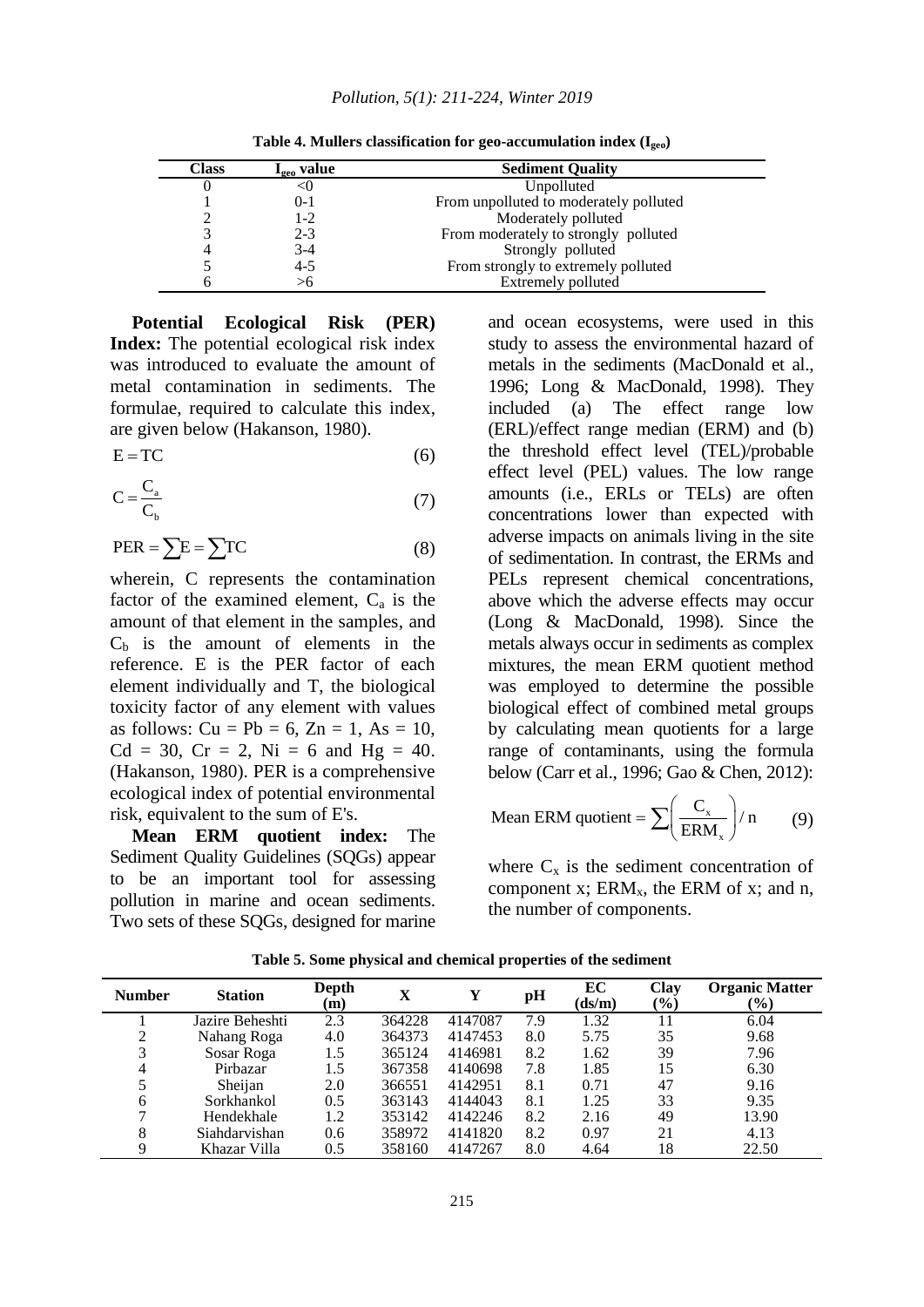*Shariati, S. et al.*



**Fig. 2. Heavy metal distribution in different locations' sediments**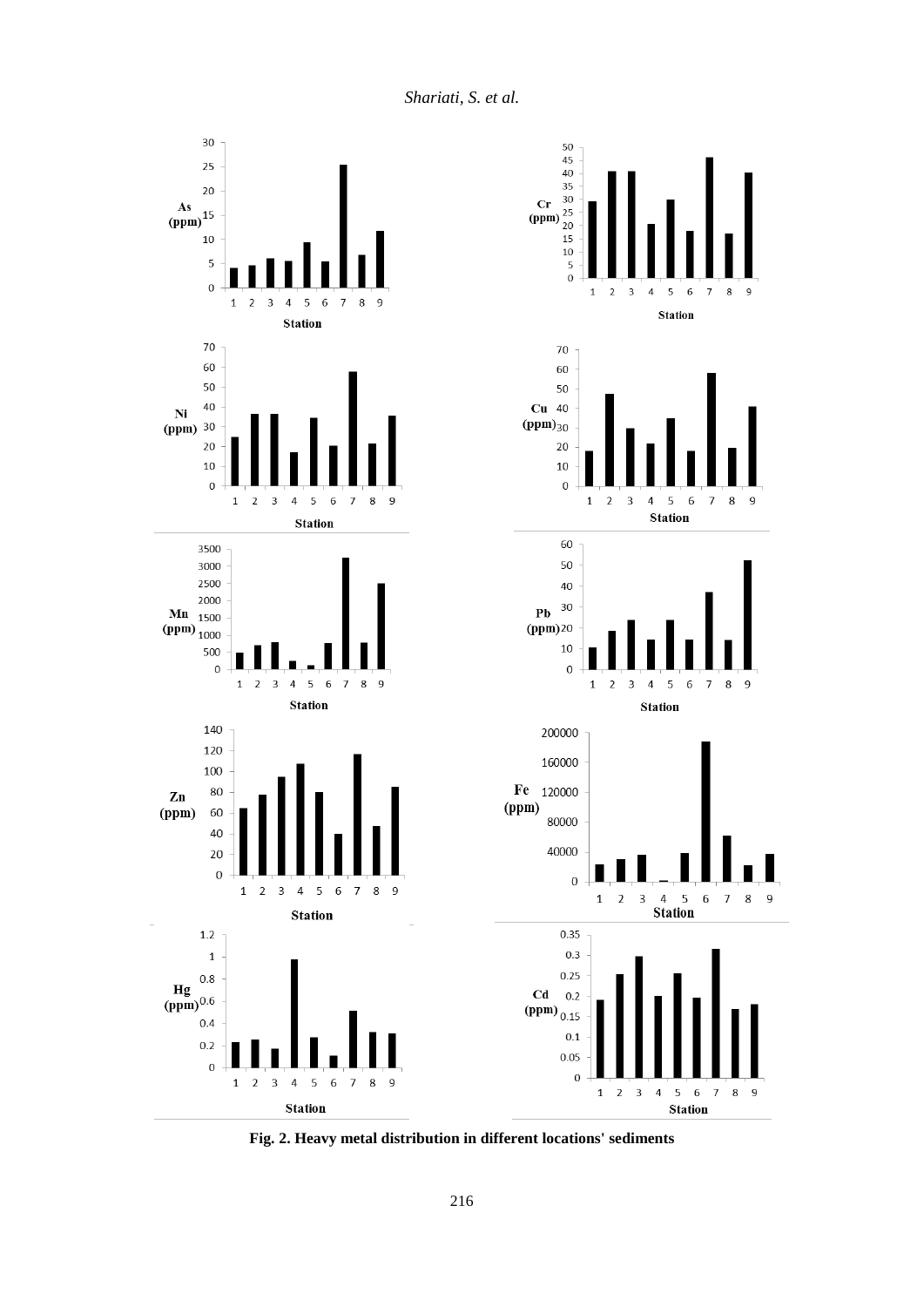As shown in Fig. 3, the amounts of arsenic, chromium, nickel, copper, manganese, zinc, and cadmium were the highest in HendeKhaleh station. In case of lead, iron, and mercury, Khazar Villa, Sorkhankol and Pirbazar stations had the highest values, respectively.

Results from heavy metals' measurement showed that the average concentrations of iron, manganese, and lead had been higher than the average element concentration in the world surface rocks (Martin & Meybeck, 1979). Also, the average concentrations of iron, manganese, lead, zinc, cadmium, and arsenic were higher than the average concentrations of elements in the earth's crust (Esmaeilzadeh et al., 2016).

Table 6 compares the mean concentration of heavy metals in this study with those of other studies in Iran and the world. As seen in Table 6, the amount of iron in the Sorkhankol station was higher than all conducted studies. Zinc values, obtained, were higher than the studies by Harikrishnan et al. (2017) in Tamil Nadu, India; Pandey & Singh (2017) in Ganga, China; Pejman et al. (2017) in North West Persian Gulf, Iran; Karbassi & Pazoki (2015) in Shavoor River, Iran; and Moore et al. (2015) in Gowatr Bay, Iran. The mean concentration of manganese in this research stood higher than all other studies, except the one by Esmaeilzadeh et al. (2016) in Anzali wetland. Nickel concentration was lower than other amounts, reported in Anzali wetland, but was higher than the studies by Harikrishnan et al. (2017) in Tamil Nadu, India; Pandey & Singh (2017) in Ganga, China; and Karbassi & Pazoki (2015) in Shavoor River, Iran. In case of lead, the values obtained in this study had been higher than the lead concentrations, found in the studies by Khosravi et al. (2011), Naseh et al. (2012), Jamshidi & bastami. (2016), Khosheghbal et al. (2013), and Alizade et al. (2018), all conducted in Anzali Wetland, Iran, as well as the ones by Harikrishnan et al. (2017) in Tamil Nadu, India; Moore et al. (2015) in Gowatr Bay, Iran; and Taghinia et al. (2011) in Kabini River, India. For Cu, the values obtained were higher than the findings of Alizade et al. (2018) in Anzali wetland, Iran; Karbassi & Pazoki (2015) in Shavoor River, Iran; Moore et al. (2015) in Gowatr Bay, Iran, Vaezi et al. (2015) in Persian Gulf, Iran; Pandey & Singh (2017) in Ganga, China; and Niu et al (2015) in Taihu Lake, China. Obtained Cadmium values were higher than the researches, conducted by Khosravi et al. (2011), Naseh et al (2012), and Khosheghbal et al. (2013). all in Anzali wetland, along with the one by Fu et al. (2013) in Taihu Lake, China. In case of Arsenic, the values obtained in this study was only higher than the concentrations in Harikrishnan et al. (2017), whose research had been conducted in Tamil Nadu, India.

**Table 6. The concentration of heavy metals in sediment samples and their comparison with the average concentration of the elements in surface rocks, earth crust, and different standard values**

| Metal | <b>Minimum</b> | <b>Maximum</b> | Mean     | <b>World surface</b><br>rock average <sup>1</sup> | <b>Mean</b><br>Earth's<br>crust <sup>2</sup> | WHO <sup>3</sup> | $USEPA3$ | CCME <sup>3</sup> |
|-------|----------------|----------------|----------|---------------------------------------------------|----------------------------------------------|------------------|----------|-------------------|
| Fe    | 16270.00       | 188812         | 50527.23 | 35900.0                                           | 41000.0                                      |                  | 30       |                   |
| Cr    | 17.15          | 46.14          | 31.48    | 71.0                                              | 100.0                                        | 25               | 25       | 37.3              |
| Mn    | 245.00         | 3261.00        | 1210.44  | 750.0                                             | 950.0                                        |                  | 30       |                   |
| Pb    | 10.66          | 52.69          | 23.36    | 16.0                                              | 14.0                                         |                  | 40       | 35                |
| Zn    | 40.07          | 116.93         | 79.37    | 127.0                                             | 75.0                                         | 123              | 110      | 123               |
| Cu    | 17.96          | 58.10          | 32.10    | 32.0                                              | 50.0                                         | 25               | 16       | 35.7              |
| Cd    | 0.17           | 0.31           | 0.23     | 0.2                                               | 0.2                                          | 0.6              | 0.6      | 0.6               |
| Ni    | 17.13          | 57.93          | 31.66    | 49.0                                              | 80.0                                         | 20               | 16       |                   |
| As    | 4.16           | 25.47          | 8.81     | 13.0                                              | 5.0                                          |                  |          |                   |
| Hg    | 0.09           | 0.52           | 0.25     | 0.4                                               |                                              |                  |          |                   |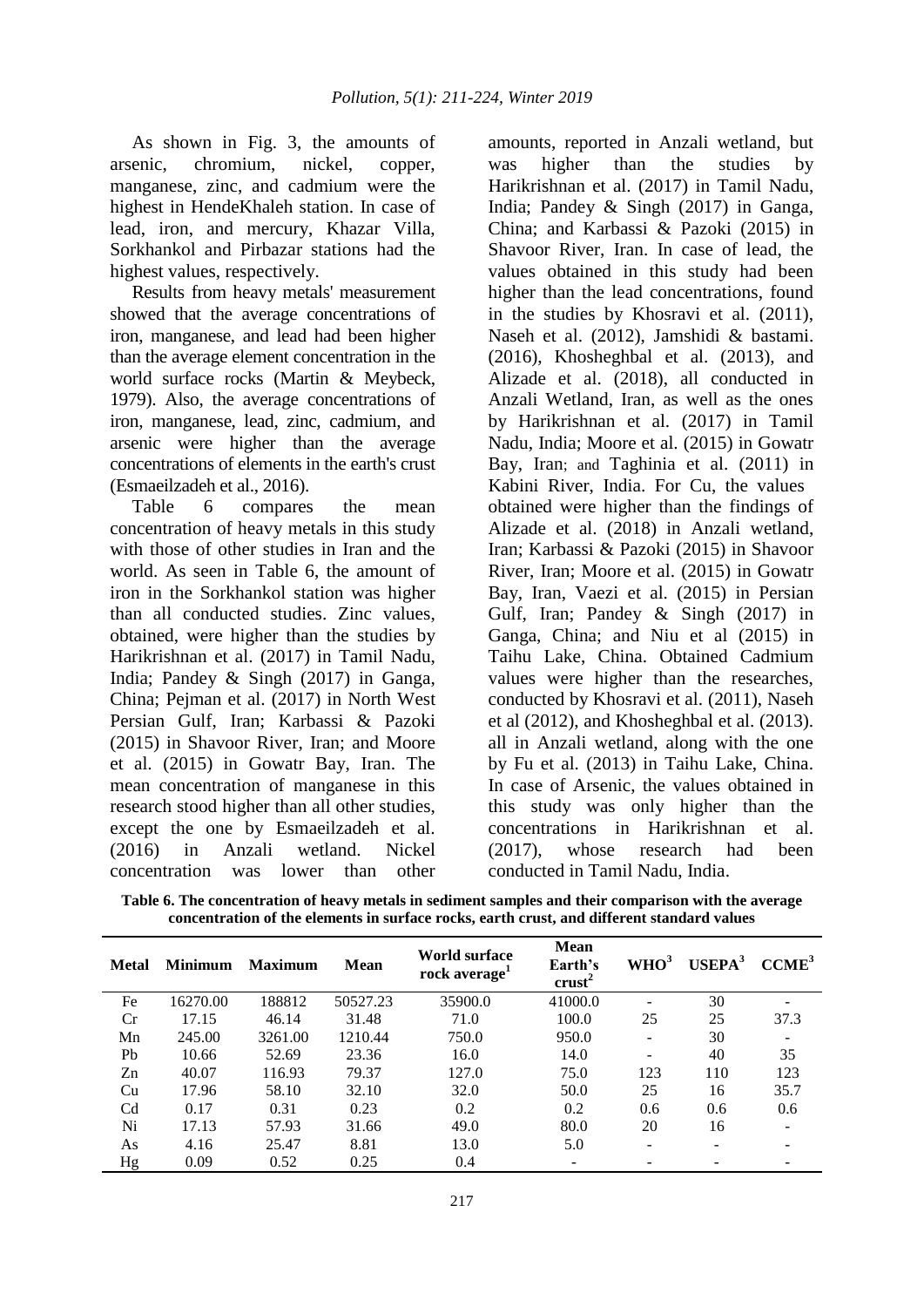### *Shariati, S. et al.*

| <b>Rivers and wetlands</b> | As           | C <sub>d</sub> | Cu                   | P <sub>b</sub> | $\mathbf{Zn}$  | Cr             | Ni                  | Mn           | Fe             | Reference                   |
|----------------------------|--------------|----------------|----------------------|----------------|----------------|----------------|---------------------|--------------|----------------|-----------------------------|
| Anzali wetland             | $8.8\,$      | $0.23\,$       | 32.1                 | 23.3           | 79.3           | 31.4           | 31.6                | 1210.4       | 50527.2        | This study                  |
| Anzali wetland             | $\mathbf{I}$ | $\mathbf{I}$   | 31                   | $20\,$         | $98\,$         | $95\,$         | 53                  | 19300        | 38600          | Alizade et al. (2018)       |
| Tamil Nadu, India          | 5.3          | $\blacksquare$ | $\mathbf I$          | 11.1           | 39.7           | $0.08\,$       | 24.8                | $\mathbf I$  | $\mathbf I$    | Harikrishnan et al. (2017)  |
| Ganga, China               | т.           | $\overline{L}$ | 29.8                 | 26.7           | 67.8           | 6'69           | 26.7                | 372          | 319<br>88.6    | Pandey and Singh (2017)     |
| North West Persian Gulf    | $\mathbf I$  | $0.8\,$        | 32.1                 | $48.3\,$       | 62.5           | $\sqrt{68}$    | $112.1\,$           | $\mathbf I$  | J,             | Pejman et al (2017)         |
| Anzali wetland             | $0.11$       | 0.55           | 39.3                 | 11.9           | $0.88\,$       | $102.0\,$      | 43.2                | $\mathbf{I}$ | 43200          | Jamshidi and bastami (2016) |
| Anzali wetland             | $20\,$       | $0.38\,$       | SS.                  | 24             | $129\,$        | $118\,$        | $\sqrt{8}$          | 1270         | 43200          | Esmaeilzadeh et al. (2016)  |
| Gowatr Bay, Iran           | т.           | $\blacksquare$ | 25                   | 17             | $\mathbb{S}^2$ | 54             | $\sqrt{8}$          | 919          | 29700          | Moore et al. (2015)         |
| Shavoor River, Iran        |              |                | $\tilde{\mathbf{z}}$ | $\mathbf I$    | 57.2           | $\blacksquare$ | $44.9$              | 495.1        | 23300          | Karbassi and Pazoki (2015)  |
| Persian Gulf               | 10.5         | $\mathbf I$    | $\sqrt{2}$           | $\blacksquare$ | 93             | $43\,$         | $\mathbb{S}^2$      | 351          | $\blacksquare$ | Vaezi et al. (2015)         |
| Taihu Lake, China          | $\mathbf{I}$ | 0.74           | 28.2                 | 29.8           | 19.7           | 72.1           | 34.3                | $\mathbf I$  | J,             | Niu et al. (2015)           |
| Anzali wetland             | 12.4         | 0.25           | 54.5                 | $22.8\,$       | 109.8          | 72.9           | $68.2\,$            | 1540         | 0006#          | Khosheghbal et al. (2013)   |
| Taihu Lake, China          | $\mathbf I$  | 0.14           | 34.1                 | 33.5           | 105.5          | 68.0           | 36.2                | $\mathbf I$  | $\mathbf I$    | Fu et al. 2013              |
| Anzali wetland             | Ñ<br>8.7     | $^{0.2}$       |                      | Ņ<br>4.6       | 20.9           | 26.7           | ∞<br>$\overline{0}$ | $\mathbf I$  | 23870          | Naseh et al (2012)          |
| Yangtze, China             | $\mathbf{I}$ | $\overline{0}$ | 0.0                  | 49.2           | 230.4          | $108.0\,$      | $41.9\,$            | $\mathbf{r}$ | $\mathbf{r}$   | Wang et al. (2011)          |
| Kabini River, India        |              | л.             | 110.5                | 11.6           | $6\,7\,9$      | 254.5          | $1.19\,$            | 115.6        | 1597.7         | Taghinia et al. (2011)      |
| Anzali wetland             | ı            | 0.15           | 44.4                 | $0.0\,$        | 186.9          | $\mathbf{I}$   | $\mathbf{I}$        | $\mathbf I$  | $\mathbf{I}$   | Khosravi et al. (2011)      |

#### **Table 7. Concentrations of heavy metals in the Anzali wetland sediments (in mg/Kg) in comparison with other local and world river sediment studies**

Table 8 lists the values of contamination factor for each element and the pollution load index of each station. Regarding the contamination factor of the iron element, stations 3, 5, 7, and 9 had moderate and station 6 had a significant degree of pollution. In case of chromium and zinc, according to the values obtained for the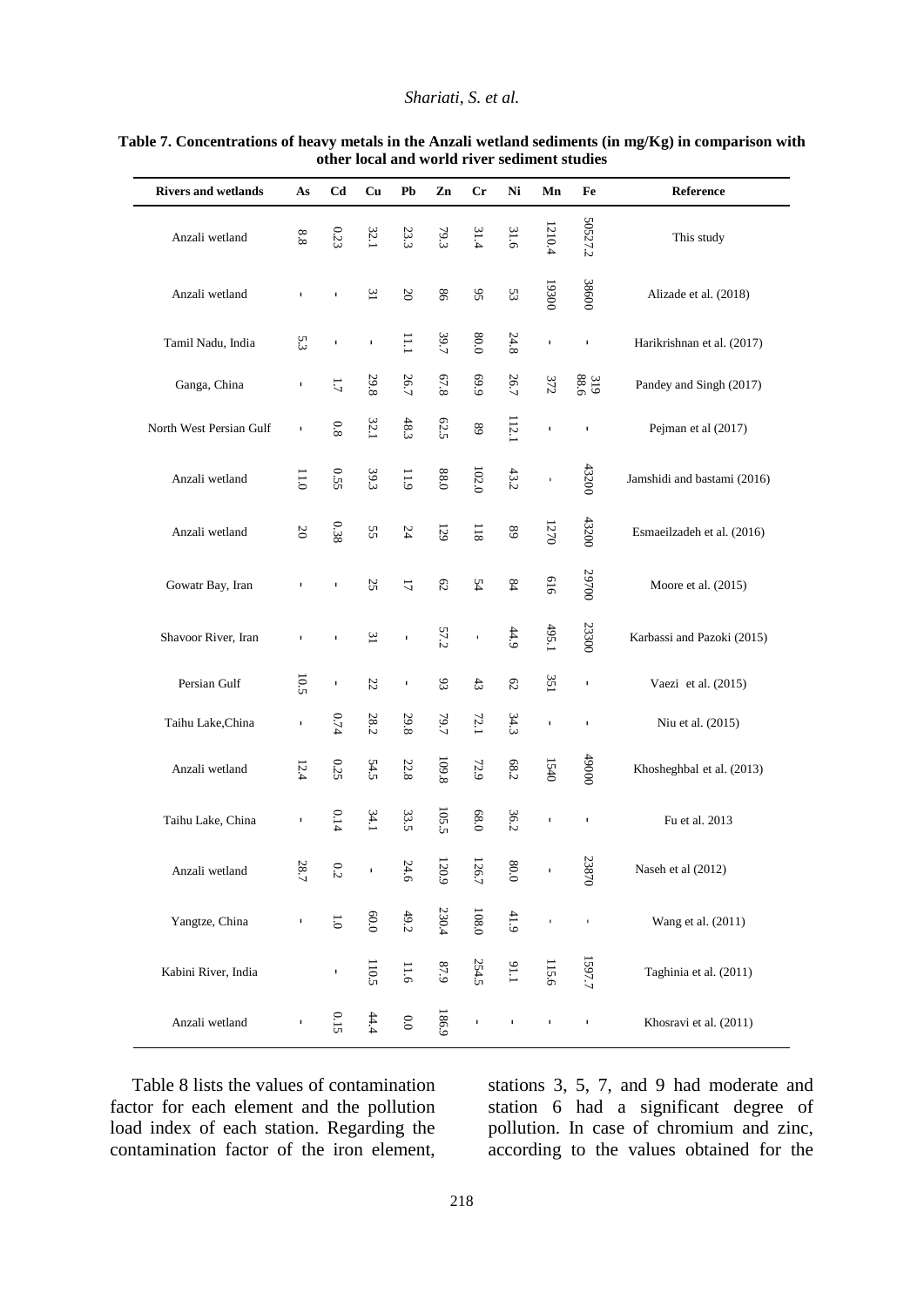pollution factor, the contamination level of these elements was low. As for lead, stations 2, 3, 5, and 7 were moderately polluted, but station 9 was significantly contaminated. In case of manganese, stations 3, 5, 6, and 8 experienced low pollution levels, while stations 7 and 9 were at a significant level of pollution. As for arsenic, nickel, and mercury, station 7 (Hendekhaleh) also had a moderate level of pollution. In case of copper, stations 2, 5, 7, and 9 had a moderate pollution level. And as for cadmium, stations 2, 3, 4, 5, and 6 had a moderate level of pollution. The values of Cd (Table 7) showed that stations 2, 3, 5, and 6 were at the moderate level of pollution, while stations 7 and 9 were at a significant one. In addition, the comparison with the mCd index indicated that station 7 was at a low pollution level. Also, the results of measurement of pollution load index (PLI) showed that two stations of Hendekhaleh and Khazar Villa had a pollution load index over 1. According to the values of this index (less than  $1 = no$ pollution, between 1 and  $2 =$  moderate pollution, between 2 and  $3 =$  high pollution, and more than  $4 =$  extremely heavy pollution) (Chakravarty & Patgiri, 2009; Seshan et al., 2010), these two regions had a moderate level pollution to heavy metals (Harikumar et al., 2009).

PLI results of Hendekhaleh, concerning contamination with heavy metals, are consistent with those of Khosheghbal et al.

(2013). This can also be attributed to the higher percentage of clay in this area than other parts and the highest amount of organic matter after station 9. The researchers argued that fine sediments with relatively high area to volume ratio, organic carbon, and higher ionic absorption affinity were effective in absorbing metals (McCave, 1984; Horowitz & Elrick 1987). The higher pollution rate of the Hendekhaleh and Khazar Villa stations, compared with the eastern parts, can be attributed to higher percentage of organic matter and electrical conductivity in this station than the rest of the areas. The researchers indicated that there was a high correlation between the amount of organic matter in the sediment and the electrical conductivity of sediment with heavy metals, and due to high complexation capacity with metals, the organic matter was the main source of heavy metal deposits in the sediments (Coquery & Welbourn 1995; Bai et al., 2012; Bastami et al., 2015). Another reason can be the proximity of this area to urban areas, especially Khazar Villa town.

Results of Igeo index showed that most of the stations stood at zero values and the contamination level of heavy metals in many stations was in an unpolluted level, although in few stations, the level of contamination was in the range of unpolluted to moderately polluted, according to table 4.

**Table 8. Contamination factor values, pollution load index, and modified degree of contamination for sediment samples of Anzali wetland**

| <b>Station</b> | Hg   | Cu    | Ni   | Cd   | As   | <b>Cr</b> | Mn   | Pb   | Zn   | Fe   | PLI  | Cd    | mCd  |
|----------------|------|-------|------|------|------|-----------|------|------|------|------|------|-------|------|
|                | 0.58 | 0.56  | 0.50 | 0.96 | 0.32 | 0.41      | 0.65 | 0.66 | 0.50 | 0.65 | 0.55 | 5.83  | 0.58 |
| 2              | 0.63 | .48   | 0.74 | 1.26 | 0.35 | 0.57      | 0.94 | 1.16 | 0.61 | 0.85 | 0.79 | 8.64  | 0.86 |
| 3              | 0.43 | 0.93  | 0.74 | 1.49 | 0.47 | 0.57      | 1.06 | 1.48 | 0.74 | 1.01 | 0.82 | 8.95  | 0.89 |
| 4              | 0.24 | 0.67  | 0.34 | 1.00 | 0.42 | 0.29      | 0.32 | 0.91 | 0.84 | 0.45 | 0.49 | 5.53  | 0.55 |
| 5              | 0.69 | 1.09  | 0.70 | 1.28 | 0.71 | 0.42      | 1.74 | 1.48 | 0.63 | 1.06 | 0.90 | 9.84  | 0.98 |
| 6              | 0.27 | 0.56  | 0.41 | 0.98 | 0.41 | 0.25      | 1.02 | 0.91 | 0.31 | 5.25 | 0.63 | 10.42 | 1.04 |
|                | 1.29 | 1.81  | 1.18 | 1.57 | 1.95 | 0.64      | 4.34 | 2.32 | 0.92 | 1.71 | 1.56 | 17.78 | 1.77 |
| 8              | 0.80 | 0.622 | 0.43 | 0.84 | 0.52 | 0.24      | 1.05 | 0.88 | 0.37 | 0.60 | 0.57 | 6.39  | 0.63 |
| 9              |      |       | 0.72 | 0.90 | 0.90 | 0.56      | 3.35 | 3.29 | 0.66 | 1.05 | 1.10 | 13.52 | 1.35 |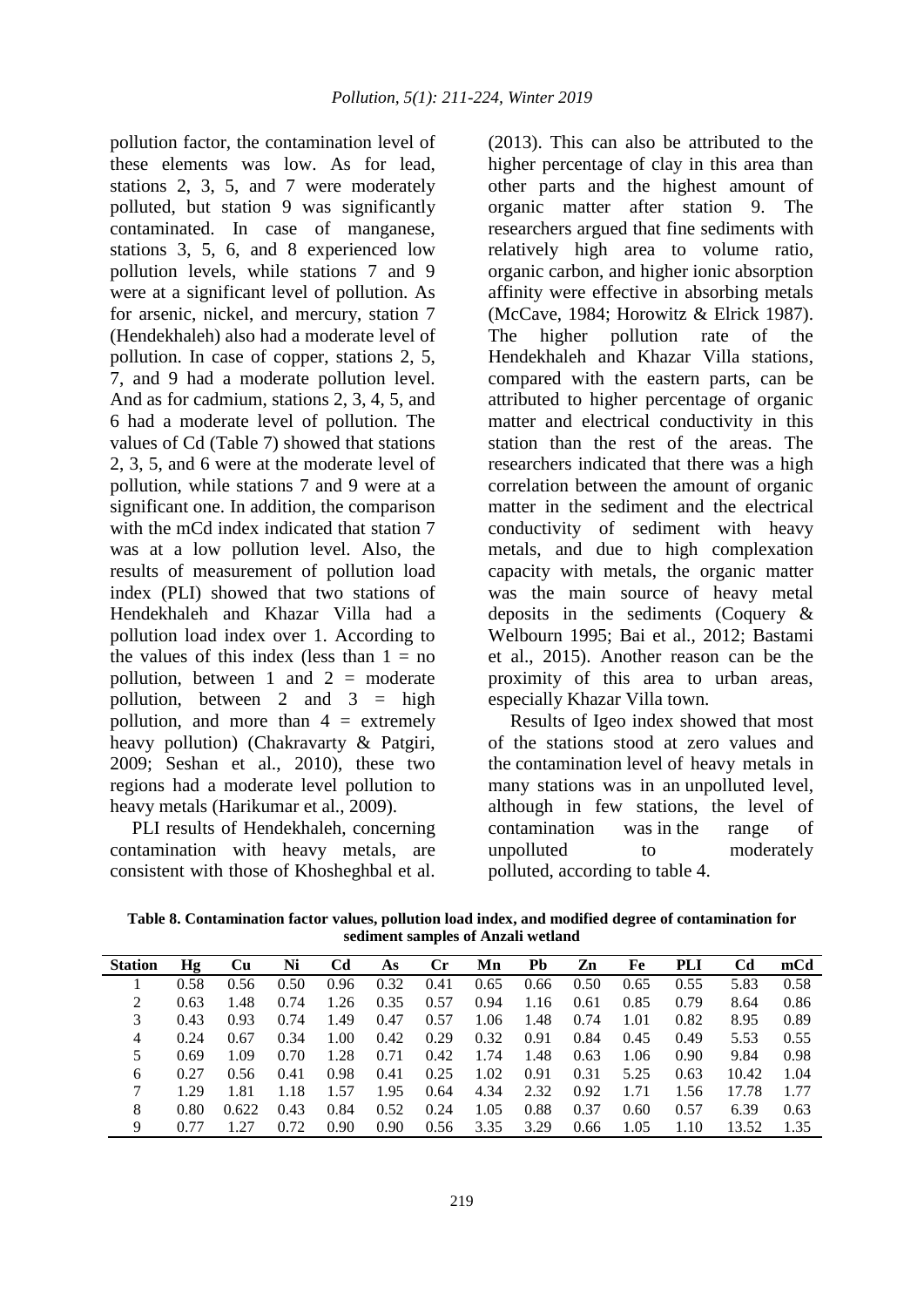As seen in Table 9, the highest PER rates were related to two elements of cadmium and mercury, while the lowest PER rate was related to two elements of zinc and chromium. According to the classification (Hakanson, 1980), the PER rates in the sediments by metals are divided into the following categories: Low risk:  $E < 40$ ; PER <150, Medium risk: 40 ≤ E <80; 150 ≤ PER  $\langle 300,$  Significant risk:  $80 \le E \langle 160, 300 \rangle$ PER <600, High risk:  $160 \le E \le 320$ ; PER  $\ge$ 600, and Very high risk:  $E \geq 320$ . According to what was mentioned above, the ecological risk factor (E) rate for all metals was individually less than 40 and the PER index value was less than 150 in different regions. Therefore, in terms of ecological risk, the concentration of heavy metals was at low risk. These results are consistent with those of Jamshidi & Bastami's research (2016).

As shown in Table 10, the maximum concentrations of Cu and Pb were greater than  $\text{ERL}_a$ . However, the mean concentration of these elements was lower than the ERL<sub>a</sub> standard. The mean and maximum concentrations of Zn, Cr, and Cd were also lower than the ERLa. In case of Ni, As, and Hg, both the mean and maximum concentrations of these elements were higher than ERLa and ISQGc.

As seen in Fig. 3, all calculated Mean ERMs quotients were below 0.5, occurring within the range of 0.1 to 0.38. According to the classification, the probability of toxicity was 21%. Jamshidi et al., (2016) (from Anzali wetland) also obtained the Mean ERM quotient within the range of 0.15 to 0.34.

|  | Table 9. Potential ecological risk (PER) index and E values |  |  |  |
|--|-------------------------------------------------------------|--|--|--|
|--|-------------------------------------------------------------|--|--|--|

| <b>Station</b> | Hg   | Cu   | Ni   | C <sub>d</sub> | As    | $\mathbf{C}$ r | Pb    | Zn   | <b>PER</b> |
|----------------|------|------|------|----------------|-------|----------------|-------|------|------------|
|                | 23.4 | 2.82 | 3.05 | 28.80          | 3.20  | 0.83           | 3.33  | 0.51 | 65.94      |
| 2              | 25.5 | 7.42 | 4.46 | 37.95          | 3.57  | 1.15           | 5.84  | 0.61 | 86.59      |
| 3              | 17.4 | 4.65 | 4.46 | 44.70          | 4.70  | 1.15           | 7.43  | 0.75 | 85.24      |
| 4              | 9.8  | 3.39 | 2.10 | 30.15          | 4.27  | 0.58           | 4.56  | 0.85 | 55.70      |
|                | 27.6 | 5.47 | 4.24 | 38.40          | 7.18  | 0.84           | 7.43  | 0.63 | 91.80      |
| 6              | 10.9 | 2.81 | 2.49 | 29.55          | 4.19  | 0.51           | 4.58  | 0.31 | 55.34      |
|                | 51.6 | 9.08 | 7.09 | 47.25          | 19.59 | 1.30           | 11.62 | 0.92 | 148.46     |
| 8              | 32.1 | 3.11 | 2.63 | 25.35          | 5.23  | 0.48           | 4.44  | 0.37 | 73.71      |
| 9              | 31   | 6.39 | 4.37 | 27.00          | 9.06  | 1.13           | 16.46 | 0.67 | 96.10      |
| Average        | 25.5 | 5.01 | 4.33 | 34.35          | 6.77  | 0.88           | 7.29  | 0.62 |            |

**Table 10. Comparison between heavy metal concentration in Anzali wetland and sediment quality guidelines from NOAA (Long et al., 1995) and Environment Canada (ISQG, 1995)**

|              |             |           |            | <b>Heavy</b><br>metals |            |            |            |            |
|--------------|-------------|-----------|------------|------------------------|------------|------------|------------|------------|
| <b>SQGs</b>  | As<br>(ppm) | Cd(ppm)   | $Cr$ (ppm) | $Cu$ (ppm)             | $Ni$ (ppm) | Pb(ppm)    | $Hg$ (ppm) | $Zn$ (ppm) |
| ERLa         | 8.20        | 1.20      | 81.0       | 34.0                   | 20.90      | 46.70      | 0.15       | 150.00     |
| <b>ERMb</b>  | 70.00       | 9.60      | 370.0      | 270.0                  | 51.60      | 218.00     | 0.71       | 410.00     |
| <b>ISQGc</b> | 7.24        | 0.68      | 52.3       | 18.7                   | 15.90      | 30.20      | 0.13       | 124.00     |
| <b>PEL</b>   | 41.60       | 4.21      | 160.0      | 108.0                  | 42.80      | 112.00     | 0.70       | 271.00     |
| This         | 8.81        | 0.23      | 31.5       | 32.1                   | 31.66      | 23.36      | 0.25       | 79.37      |
|              | (4.16-      | $(0.16 -$ | $(17.15 -$ | $(17.96 -$             | $(17.13 -$ | $(10.66 -$ | $(0.098 -$ | (40.07-    |
| study        | 25.47       | 0.315)    | 46.14)     | 58.10)                 | 57.93)     | 52.69)     | 0.516      | 116.93)    |

a ERL = Effect range low (NOAA).

b ERM = Effect range medium (NOAA).

c ISQG= Interim sediment quality guideline (Environment Canada).

d PEL = Probable effects level (Environment Canada).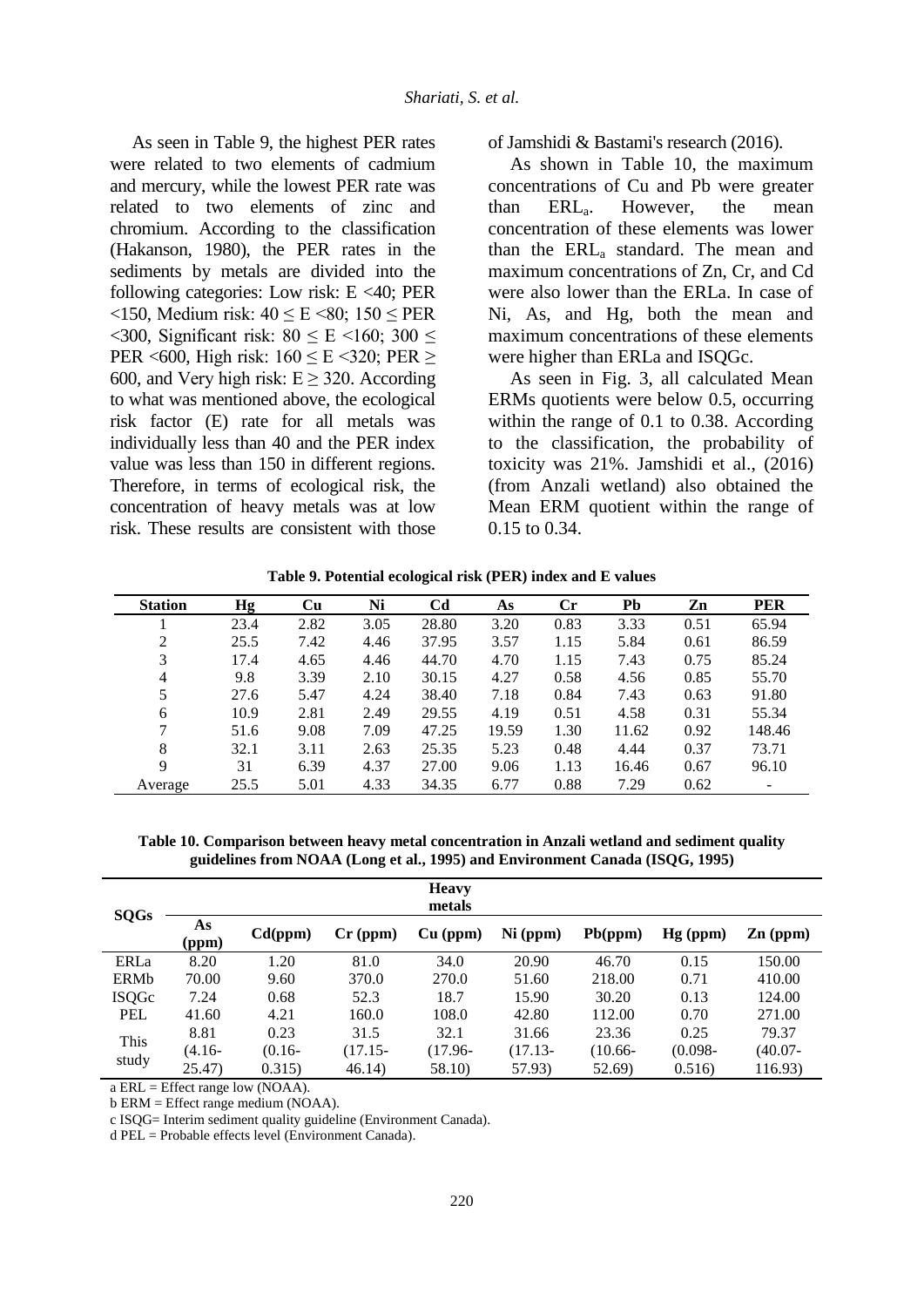

**Fig. 3. Mean ERM quotient in the sediment samples of Anzali wetland**

### **CONCLUSION**

Results of this study provide valuable information about metal heavy pollution and physical characteristics of sediment from different sampling stations of Anzali wetland. The order of the mean concentrations of examined heavy metals was:  $Fe > Mn > Zn > Cu > Ni > Pb > Cr > As$  $>$  Hg  $>$  Cd. Geoaccumulation Index (Igeo), contamination factor (CF), Pollution load index (PLI), modified Contamination degree Index (mCd), Potential Ecological Risk (PER) Index, and Mean ERM quotient index were successfully used for assessment of contamination. According to Igeo: the sediments quality was in unpolluted to moderately polluted condition for Fe, Cd, Pb, As, Mn, and Cu while according to contamination factor (Cf): Pb, Fe, and Mn were responsible for considerable contamination and Cd, Ni, Cu, Hg, and As, for moderate contamination. According to PLI index and modified Contamination degree Index (mCd), Stations 7 (Hendekhaleh) and 9 (Khazar Villa) were polluted with heavy metals. The result of Potential Ecological Risk (PER) Index showed that cadmium and mercury had the highest PER index rates but in comparison with PER index categories, the concentration of these heavy metals was at low risk. According to the sediment quality guidelines,

both the mean and maximum concentrations of nickel, Arsenic, and Mercury elements were higher than ERLa and ISQGc. Finally, the result of Mean ERM quotient index showed that the probability of toxicity in Anzali wetland was 21%.

#### **Acknowledgment**

This work was supported by the Iran National Science Foundation (INSF) under Grant 96001920.

#### **REFERENCES**

Abrahim, G.M.S. and Parker, R.J. (2008). Assessment of heavy metal enrichment factors and the degree of contamination in marine sediments from Tamaki Estuary, Auckland, New Zealand. Environ. Monit. Assess., 136: 227–238.

Alhashemi, A.S., Karbassi, A.R., Kiabi, B.H., Monavari, S.M., Nabavi, S.M. and Sekhavatjou, M.S. (2011). Bioaccumulation of trace elements in trophic levels of wetland plants and waterfowl birds. Biol. Trace. Elem. Res., 142(3):500-16.

Alhashemi, H.A., Sekhavatjou, M.S., Hassanzadeh Kiabi, B. and Karbassi. A.R. (2012). Bioaccumulation of trace elements in water, sediment, and six fish species from a freshwater wetland, Iran. Microchemical Journal., 104: 1-6.

Alizadeh Ketek Lahijani, H., Naderi Beni, A. and Tavakoli, V. (2018). Heavy metals in coastal sediments of South Caspian Sea: natural or anthropogenic source?. Caspian J. Environ. Sci., 16  $(1): 47-63.$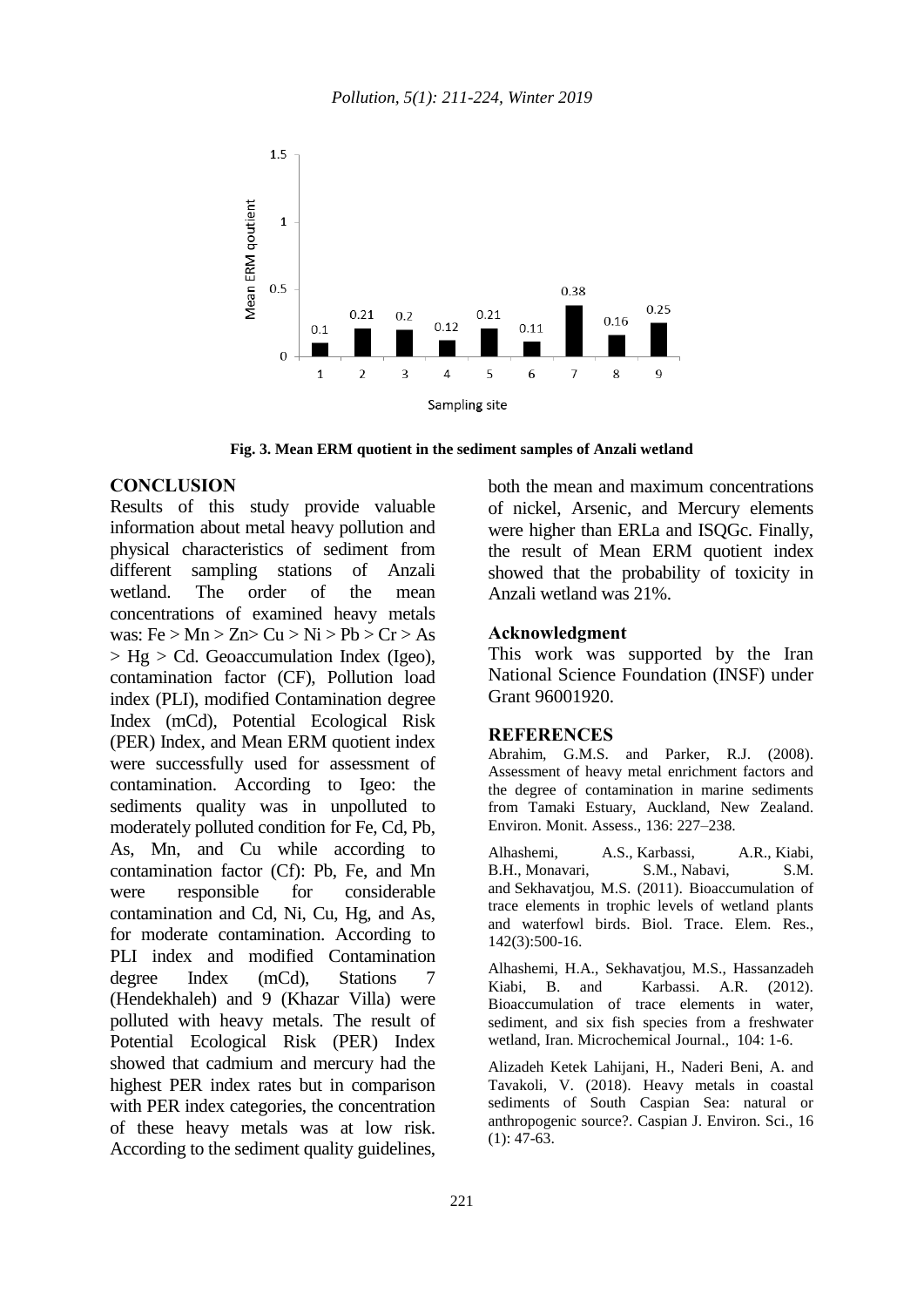Amini Ranjbar, G.H. (1996). Heavy metal concentration in surficial sediments from Anzali wetland, Iran. Water. Air. Soil. Poll., 104:305-312.

Bai, J., Xiao, R., Zhang, K. and Haifeng, G. (2012). Arsenic and heavy metal pollution in wetland soils from tidal freshwater and saltmarshes before and after the flow-sediment regulation regime in the Yellow River Delta, China. J. Hydrol., 450-451: 244–253.

Bastami, K.D., Neyestani, M.R., Shemirani, F., Soltani, F., Haghparast, S. and Akbari, A. (2015). Heavy metal pollution assessment in relation to sediment properties in the coastal sediments of the southern Caspian Sea. Mar. Pollut. Bull., 92: 237–243.

Carr, R.S., Long, E.R., Windom, H.L., Chapman, D.C., Thursby, G., Sloane, G.M. and Wolfe, D.A. (1996). Sediment quality assessment studies of Bay, Florida. Chem., 15: 1218-1231.

CCME. (1999). Canadian Water Quality Guidelines for Protection of Aquatic Life," Technical Report, Canadian Environmental Quality Guidelines, Canadian Water Quality Index 1.0.

Coquery, M. and Welbourn, P.M. (1995). The relationship between metal concentration and organic matter in sediment and metal concentration in the aquatic macrophyte, Eriocaulon septangulare. Water Res., 29 (9): 2094–2102.

Djordjevic, L., Zivkovic, N., Zivkovic, L. and Djordjevic, A. (2012). Assessment of Heavy Metals Pollution in Sediments of the Korbevacka River in Southeastern Serbia. Soil. Sediment. Contam., 21;889-900.

Esmaeilzadeh, M., Karbassi, A. and Faramarz, M. (2016). Heavy metals in sediments and their bioaccumulation in Phragmites australis in the Anzali wetland of Iran. Chin. J. Oceanol. Limn., 34 (4): 810–820.

Fu, J., Zhao, C., Luo, Y., Liu, C., Kyzas, G.Z., Luo, Y., Zhao, D., An, S. and Zhu, H. (2014). Heavy metals in surface sediments of the Jialu River, China: Their relations to environmental factors. J. Hazard. Mater., 270: 102–109.

Gao, X. and Chen, C.T.A. (2012). Heavy metal pollution status in surface sediments of the coastal Bohai Bay. Water Res., 46: 1901–1911.

Gee, G.W. and BAUDER, J.W. (1986). Particle size analysis. In A. Klute, ed. Methods of soil analysis, Part 1. 2nd ed. Agronomy No. 9. Am. Soc. Agron., Madison, WI.

Hafizur Rahman, S., Khanam, D., Mehedi Adyel, T., Shahidul Islam, M., Aminul Ahsan, M. and Ahedul Akbor, M. (2012). Assessment of heavy metal contamination of agricultural soil around<br>Dhaka Export Processing Zone (DEPZ) Processing (Bangladesh): Implication of Seasonal Variation and Indices. Appl Sci., 2(3): 584-601.

Hakanson, L. (1980). An Ecological Risk Index for Aquatic Pollution Control a Sedimentological Approaches. Water Res., 14 (8): 975-1001.

Harikumar, P.S., Nasir, Y.P. and Mujeebu Rahman, M.P. (2009). Distribution of heavy metals in the core sediments of a tropical wetland system. Int. J. Environ. Sci. Te., 6(2):225–232.

Harikrishnan, N., Ravisankar, R., Suresh Gandhi, M., Kanagasabapathy, K.V., Prasad, M.V.R. and Satapathy, K.K. (2017). Heavy metal assessment in sediments of east coast of Tamil Nadu using energy dispersive X‑ray fluorescence spectroscopy. Radiation Protection and Environment., 40 (1):21-26.

Horowitz, A.J. and Elrick, K.A. (1987). The relation of stream sediment surface area, grain size and composition to trace element chemistry. Appl Geochem., 2: 437–451

ISQG. (1995). Interim Sediment Quality Guidelines. Environment Canada, Ottawa, 9.

Jamshidi, S. and Bastami, K.D. (2016). Metal contamination and its ecological risk assessment in the surface sediments of Anzali wetland, Caspian Sea. Mar. Pollut. Bull., 113:559-565.

Jia, H., Sun, Y., Liu, X., Yang, M., Wang, D., Qi, H., Shen, L., Sverko, E.d., Reiner, E. and Yi-Fan, L. (2011). Concentration and bioaccumulation of dechlorane compounds in coastal environment of Northern China. Environ. Sci. Technol., 45(7): 2613–2618.

Karbassi, A., Monavari, S.M., Bidhendi, G.R.N. and Nematpour, K. (2008). Metal pollution assessment of sediment and water in the Shur River. Environ. Monit. Assess., 147:107-116.

Karbassi, A. and Pazoki, M. (2015). Environmental Qualitative assessment of rivers sediments. Global J. Environ. Sci. Manage., 1 (2): 109-116.

Khanipour, A.A., Ahmadi, M., Seifzadeh, M., Zareh gashti, G.H. and Zolfinezhad, K. (2016). Evaluation of Bioaccumulation of heavy metals (cadmium, lead and zinc) in edible muscle tissue of crucian carp (Carassiu sauratus) from international wetland of Anzali. J.F.S.T., 13(54): 155-163. (In Persian).

Khosheghbal, M.Z., Charkhabi, A.H., Sharifi, F. and Ghazban, F. (2013) An investigation of sediment pollution in Anzali wetland. Pol. J. Environ. Stud., 22(1): 283-288.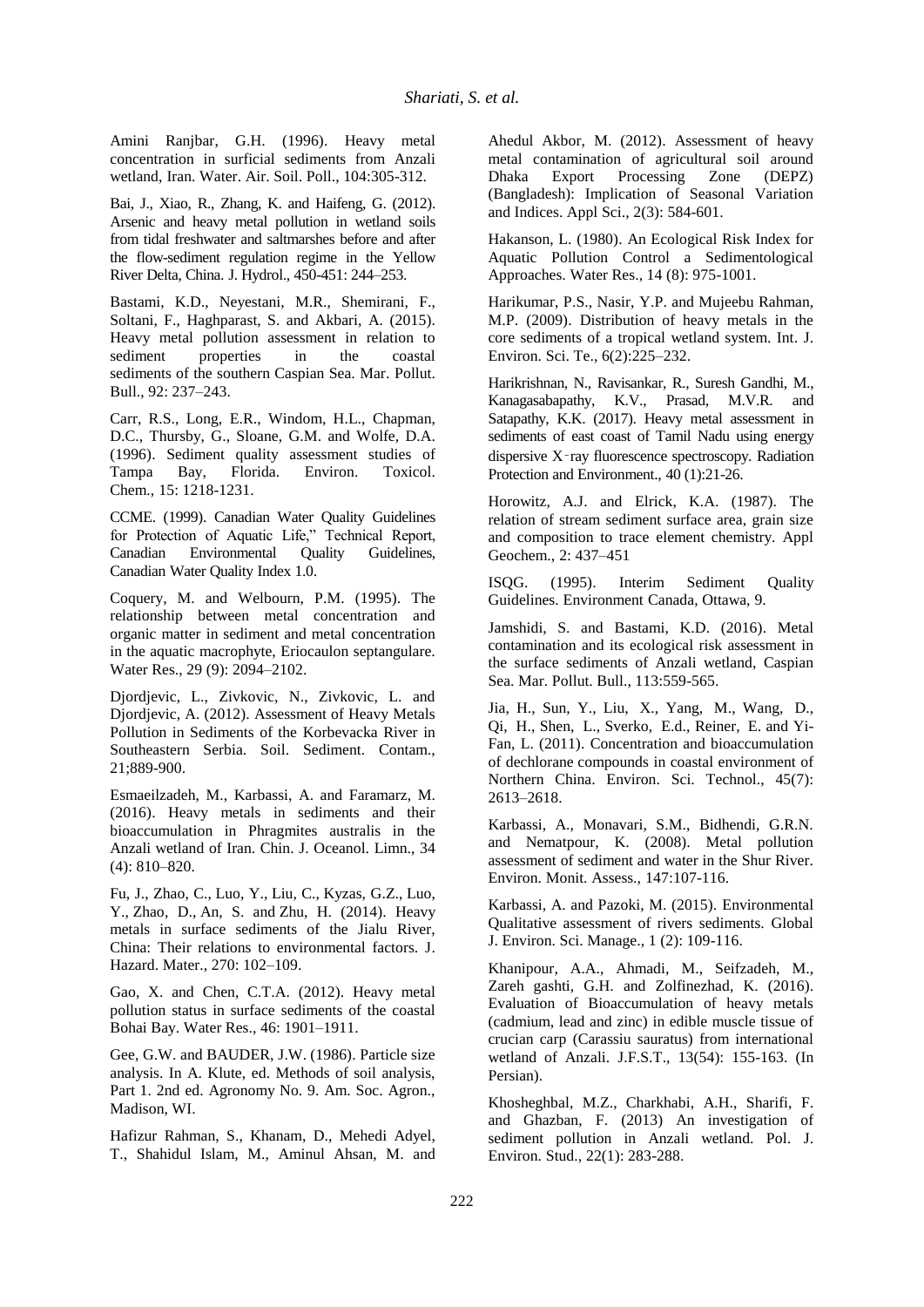Khosravi, M., Bahramifarm N. and Ghasempour, M. (2011). Survey of Heavy Metals (Cd, Pb, Hg, Zn and Cu) Contamination in Sediment of Three Sites Anzali Wetland. Iranian Journal of Health and Environment., 4 (2): 223-232. (In Persian).

Jia, H., Sun, Y., Liu, X., Yang, M., Wang, D., Qi, H., Shen, L., Sverko, E.d., Reiner, E. and Yi-Fan, L. (2011). Concentration and bioaccumulation of dechlorane compounds in coastal environment of Northern China. Environ. Sci. Technol., 45(7): 2613–2618.

Long, E.R., MacDonald, D.D., Smith, S.L., Calder, F.D. (1995). Incidence of adverse biological effects within ranges of chemical concentrations in marine and estuarine sediments. Environ. Manag., 19: 18–97.

Long, E.R. and MacDonald, D.D. (1998). Recommended uses of empirically derived, sediment quality guidelines for marine and estuarine ecosystems. Hum. Ecol. Risk. Assess., 4 (5): 1019– 1039.

McCave, I.N. (1984). Size spectra and aggregation of suspended particles in the deep ocean. Deep-Sea. Res., 31: 329–352.

MacDonald, D.D., Carr, R.S., Calder, F.D., Long, E.R. and Ingersoll, C.G. (1996). Development and evaluation of sediment quality guidelines for Florida coastal waters. Ecotoxicology., 5: 253–278.

Martin, J.M. and Meybeck, M. (1979). Elemental Mass-Balance of Material Carried by Major World Rivers. Mar. Chem., 7 (3):178-206.

Moore, F., Nematollahi, M.J. and Keshavarzi, B. (2015). Heavy metals fractionation in surface sediments of Gowatr bay-Iran. Environ. Monit. Assess., 187: 4117.

Muller, G. (1979). Heavy metals in the sediment of the Rhine-Changes seity. Umsch. Wiss. Tech., 79:778-783.

Muller, G. (1981). The heavy metal pollution of the sediments of Neckars and its tributary A stocktaking. Chem. Zeit., 105:157-164.

Niu, Y., Jiao, W., Yu, H., Niu, Y., Pang, Y., Xu, X. and Guo, X. (2015). Spatial Evaluation of Heavy Metals Concentrations in the Surface Sediment of Taihu Lake. Int. J. Environ. Res. Public. Health., 12(12): 15028-15039.

Pakzad, H. R., Pasandi, M., Romiani, A. and Kamali, M. (2014). Distribution of Ni, Cr, Sr, Cu, and Zn in the FineGrained Sediments of Anzali Wetland. Environmental Sciences., 12(2):19-30. (In Persian).

Pandey, J. and Singh, R. (2017), Heavy metals in sediments of Ganga River: up- and downstream urban influences. Applied Water Science, 7(4):1669–1678.

Pejman, A.H., Nabi Bidhendi, G.R., Ardestani, M., Saeedi, M. and Baghvand, A. (2017). Fractionation of heavy metals in sediments and assessment of their availability risk: A case study in the northwestern of Persian Gulf. Mar. Pollut. Bull., 114(2):881-887.

Pourkhabbaz, AR., Pourkhabbaz, HR., Khazaei, T., Behravesh, S. and Ebrahimpour, M. (2011). Assessment of heavy metal accumulation in Anzali wetland, Iran, using a submerged aquatic plant, Ceratophyllum demersum. Afr. J. Aquat. Sci., 36 (3): 261–265.

Rzetala, M. (2015). Assessment of toxic metal contamination of bottom sediments in water bodies in urban areas. Soil. Sediment. Contam., 24(1):49–63.

Raju, K.V., Somashekar, R. and Prakash, K. (2012) Heavy Metal Status of Sediment in River Cauvery, Karnataka. Environ. Monit. Assess., 184 (1): 361-373.

Salamat, N., Movahedinia, A.A., Deylami, E.E. and Mohammadi, Y. (2015). Pike (Esox Lucius) Bioindicator of heavy metal pollution in Anzali wetland. Water. Qual. Expo. Health., 7:251-254.

Sparks, D.L. (1996). Method of Soil Analysis. Part3. Chemical Methods (p. 1390). American Society of Agronomy.

Taghinia Hejabi, A., Basavarajappa, H.T., Karbassi, A.R. and Monavari, S.M. (2011). Heavy metal pollution in water and sediments in the Kabini River, Karnataka, India. Environ. Monit. Assess., 182:1–13.

Vaezi, A.R., Karbassi A. R. and Fakhraee, M. (2015). Assessing the trace metal pollution in the sediments of Mahshahr Bay, Persian Gulf, via a novel pollution index. Environ. Monit. Assess., 187: 613.

Vesali Naseh, M.R., Karbassi, A.R., Ghazaban, F. and Baghvand, A. (2012). Relationship between Heavy Metal Concentration in Water and Sediments in Anzali Wetland, Iran. Journal of Health System Research, 8(1):114-123. (In Persian).

Vukovic, D., Stankovic, S., Vukovic, Z. and Ksenija, J.K. (2014). Transport and storage of heavy metals in the Sava River Basin in Serbia. J. Serb. Chem. Soc., 79 (3): 379–387.

Wang, Y,, Yangm Z,, Shenm Z,, Tangm Z,, Nium J. and Gao, F. (2011). Assessment of heavy metals in sediments from a typical catchment of the Yangtze River, China. Environ. Monit. Assess., 172(1– 4):407–417.